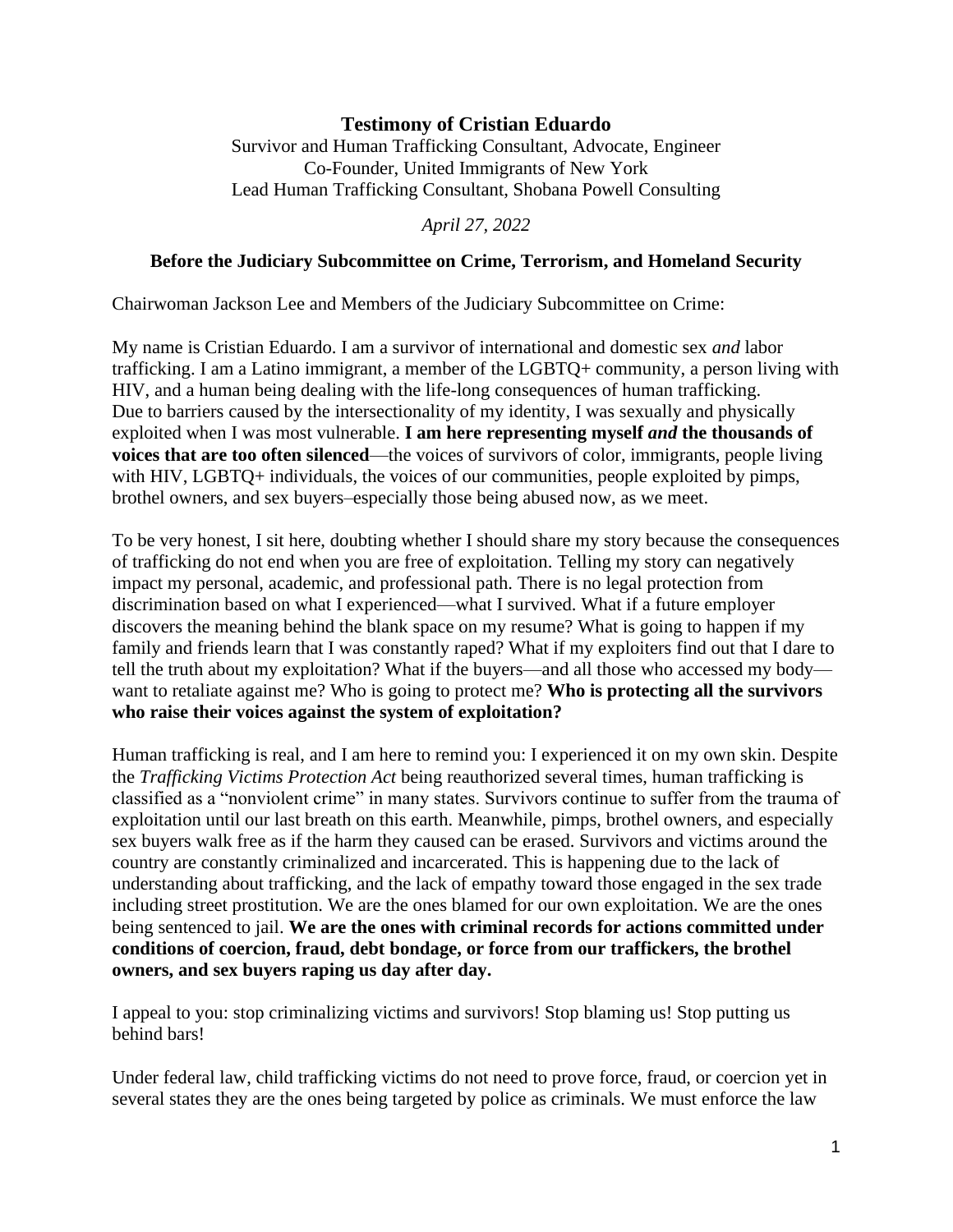regarding the culpability of traffickers and patronizers while protecting the most vulnerable and decriminalizing victims and survivors. It's a legal approach known as the Equality Model or partial decriminalization.

I was trafficked in the United States, in the country where dreams come true. I was trafficked in this country, regardless of the TVPA. Some of the barriers that prevented me from escaping my situation (even while I feared for my life) included the criminalization of those engaged in the sex trade, a form of victim-blaming that allows exploiters to keep victims and survivors under control. I was afraid to call the police because of the potential consequences. My choices were: being deported as an immigrant, spending my life in jail, or ongoing emotional, physical, and sexual abuse.

While tens of millions of dollars are provided every year for services to assist victims of trafficking, I couldn't access any for a long time. Whether it was housing, legal services, education resources, or a place to feel safe, oftentimes providers minimized, ignored or missed my trafficking victimization because I did not look like what they thought a survivor should look like. I'm a male, an immigrant, I was unable to fluently communicate in English, and I seemed "okay." I didn't look distressed. I was high functioning on the outside but destroyed on the inside—just as, right now, you cannot identify my anxiety, depression, PTSD, or that I am living with HIV.

The **expansion of required training to better identify victims of human trafficking is necessary for every single provider who interacts with marginalized communities and people in vulnerable situations**. When I first approached a shelter, I was asked if I had ever engaged in sex for food/ shelter/ drugs, or money? My answer was yes, which was a strong indicator of trafficking, yet I was totally ignored: the service providers did not probe whether I was being criminally exploited.

While trying to access services in the community around immigration centers, LGBTQ+ centers, community organizations, and different NGOs, I was asked over and over the same question, without anybody caring about the answer or what was causing my isolation, pain, and revictimization. **We are failing to identify victims and survivors**. We are failing our families. We are failing our communities. We must do better.

The system is particularly weak in the identification of male victims. I wasn't able to find services for males. I was denied services just because I am a male. While living at a men's shelter, I was constantly a victim of rejection, psychological abuse, and the fear of being abused again by males. I was not able to sleep, worrying if any of the males around me wanted to rape me. This insecurity was fueled by the staff: at 5:00 am after my first night at the shelter, a staff member came, turned on the light of a room housing more than 30 beds, knocked on the wall, and yelled, "Wake up and do something with your life!" This is not how victims and survivors of human trafficking should be treated; we deserve support, specialized services, and traumainformed resources. The expansion of services is a need we must address: **We need more services for adults and for male survivors.**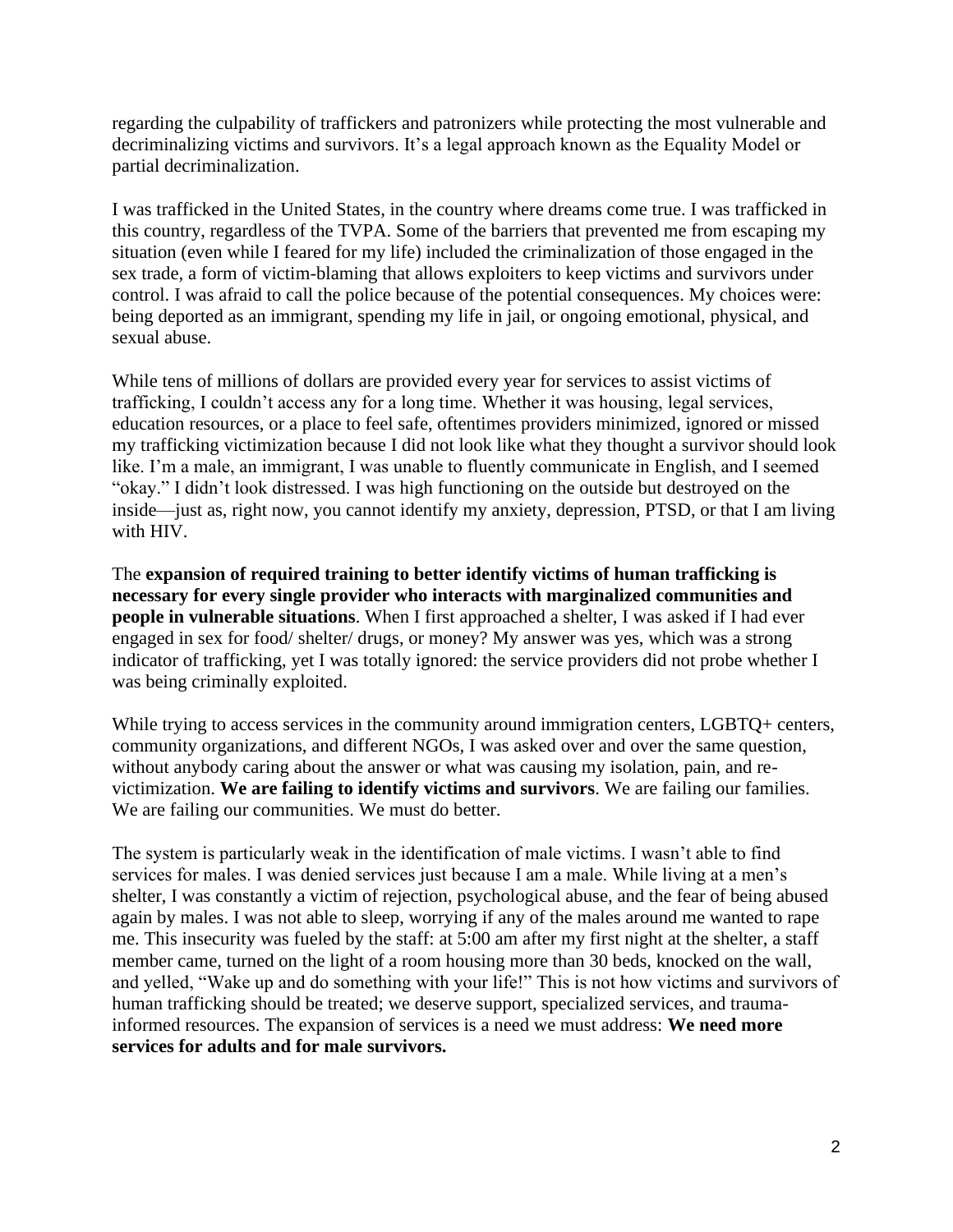Existing laws focus mainly on victims and traffickers. Too often, sex buyers are left out of the equation when they fuel the entire sex trafficking market. I appeal to you: Sex buyers should not roam free, preying on our children, on the most vulnerable, on people like me, who were in need of real help, not sexual abuse.

Does current legislation deter law enforcement, judges, and political authorities from becoming sex buyers? Sex buyers see us as commodities, as things to satisfy their pleasure. One time, I was severely abused, bleeding from my anus, not knowing what to do. Should I call the police? Should I go to the doctor? Should I ask for help? But what if these providers are sex buyers? The only thing that I could do was to hold my tears, numb my body, and wait for the next sex buyer to come. Sex buying is a harmful act that needs to be taken more seriously, and we must stop it. **If we really want to stop human trafficking we must stop the demand for bodies, the normalization of rape, and acknowledge that sex buyers are violent and harmful.** 

In the 2015 *Justice for Victims of Trafficking Act*, Congress made it crystal clear that sex buyers are parties to the trafficking crime ("soliciting and patronizing" were added to the definition of sex trafficking). Yet the Attorney General never issued guidance directing law enforcement to focus on buyers, who cause harm and remain unaccountable. With weak federal guidance, local and state jurisdictions are left to address buyers in an ad hoc way–or not at all—ignoring a key prevention opportunity.

I am grateful that there is legal relief for survivors like me. TVPA allowed me to apply for a Tvisa. However, the process is exhausting, requiring me to tell my story over and over, sharing details to *prove* my experience, which meant re-experiencing the rapes not only in my mind but feeling them in my body. While waiting for more than a year for an answer, I was constantly having nightmares, afraid about my uncertain future. Then, the answer I received was: We need more information, we need more proof. My fear became real. What my trafficker said would happen—that the judge and those in charge of my application would not believe me—became real. My traffickers' words rang in my mind: Out there, everyone is against you. They don't like immigrants. They don't like Latinos and they are not going to believe you. This situation is your fault.

Compounded with the difficulty of accessing services and resources, we survivors do not want to go through this painful path, constantly being tossed around. As an immigrant unable to work until my relief was approved, how was I supposed to survive? Go back to selling my body? **We need to offer holistic solutions to avoid the need for victims and survivors to return to situations of exploitation.** 

Even now, as a T-visa holder, I have been waiting for three years to apply for my residency. I have not been able to access all the resources that I need. I tried so hard to apply for college, only to discover that federal resources are limited. Regardless of all the pain, sexual exploitation, and psychological abuse that I have endured, somehow it is not enough to make me eligible for assistance. We need more funding for survivor services. **If you care about us, invest in us.**

Sometimes, when I did not receive or was denied basic help, I thought about just ending my life. What was the meaning of surviving a traumatic experience if the system did not see my pain?